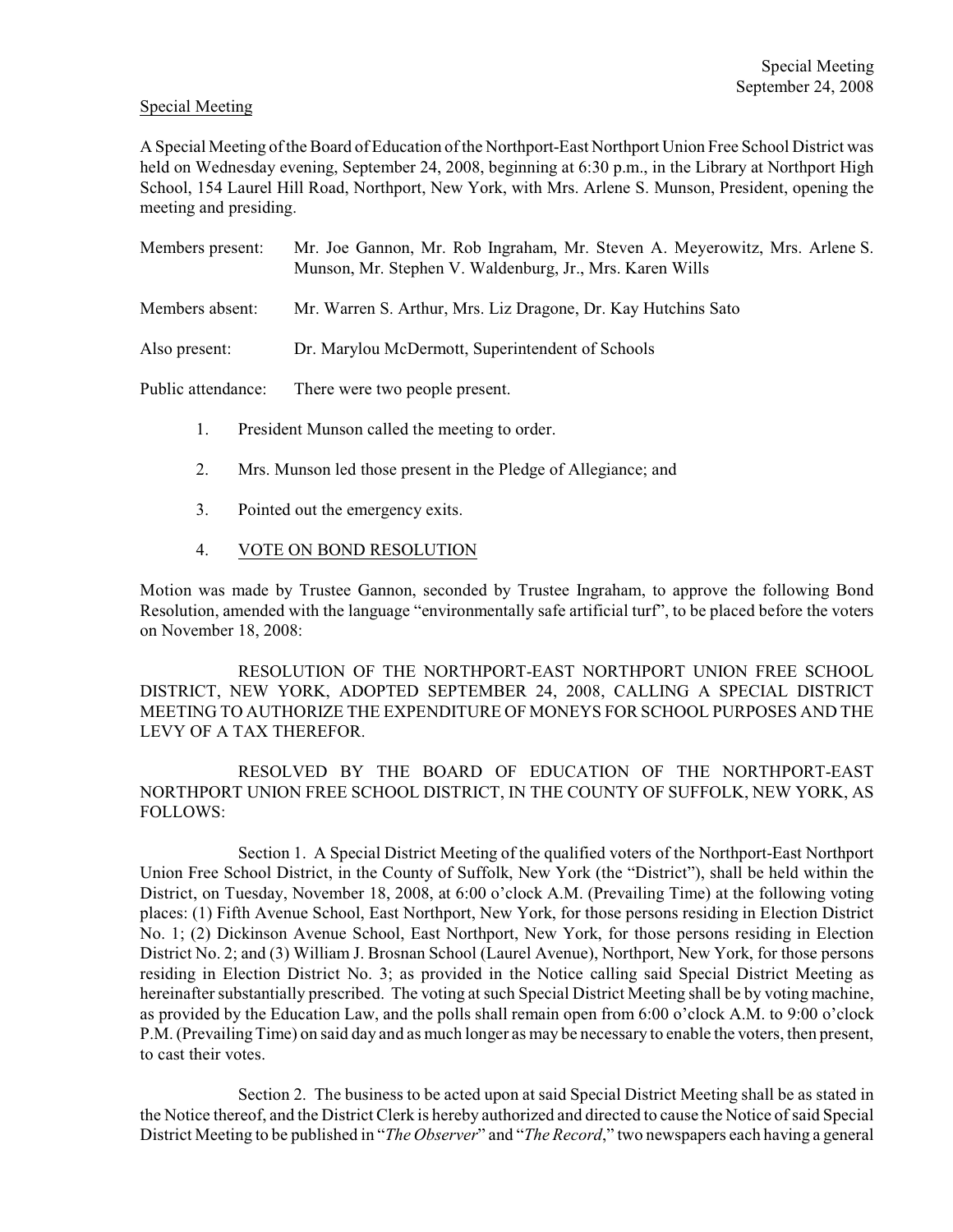circulation within the District, such publications to be made four (4) times within the seven (7) weeks next preceding such Special District Meeting, the first publication to be at least forty-five (45) days prior to the date of said Special District Meeting.

Section 3. Said Notice of Special District Meeting shall be in substantially the following form:

# **NOTICE OF SPECIAL DISTRICT MEETING NORTHPORT-EAST NORTHPORT UNION FREE SCHOOL DISTRICT, IN THE COUNTY OF SUFFOLK, NEW YORK**

#### **NOVEMBER 18, 2008**

NOTICE IS HEREBY GIVEN that pursuant to a resolution of the Board of Education of the Northport-East Northport Union Free School District, in the County of Suffolk, New York, adopted on September 24, 2008, a Special District Meeting of the qualified voters of said School District will be held on

### **Tuesday, November 18, 2008,**

from 6:00 o'clock A.M. to 9:00 o'clock P.M.(Prevailing Time), at the following voting places: (1) Fifth Avenue School, East Northport, New York, for those persons residing in Election District No. 1; (2) Dickinson Avenue School, East Northport, New York, for those persons residing in Election District No. 2; and (3) William J. Brosnan School (Laurel Avenue), Northport, New York, for those persons residing in Election District No. 3; for the purpose of voting upon the following Bond Proposition:

## BOND PROPOSITION

## RESOLVED:

(a) That the Board of Education of the Northport-East Northport Union Free School District, in the County of Suffolk, New York (the "District"), is hereby authorized to construct athletic and recreation area improvements at various school sites (the "Revised Project") substantially as described in a revised plan dated September 22, 2008 entitled "Field & Athletic Facilities," developed by the District with the assistance of Retnauer Design Associates,LLC(the "Revised Plan"), which Revised Plan is on file and available for public inspection at the office of the District Clerk, including the installation of new environmentally safe synthetic turf fields, including related cooling/cleaning system equipment; the construction of new running tracks, bleachers, press box and concession stand; the replacement of tennis courts; irrigation, drainage, lighting and fencing system enhancements/improvements; the installation/construction of various athletic event structures, including goal posts, high/long jump event areas, batting cage, and pole vault event area; and the reconstruction of various playing fields, including regrading and re-sodding; all of the foregoing to include the original equipment, machinery, apparatus and ancillary or related site, demolition, field investigation, preparation and surveying, and other work required in connection therewith; and to expend therefor, including preliminary costs and costs incidental thereto and to the financing thereof, an amount not exceeding the estimate total cost of \$8,190,000; provided that the detailed costs of the components of the Revised Project as set forth in the Revised Plan may be reallocated among such components if the Board of Education shall determine that such reallocation is in the best interests of the District;

(b) that a tax is hereby voted in the amount of not to exceed \$8,190,000 to finance such cost, such tax to be levied and collected in installments in such years and in such amounts as shall be determined by said Board of Education; and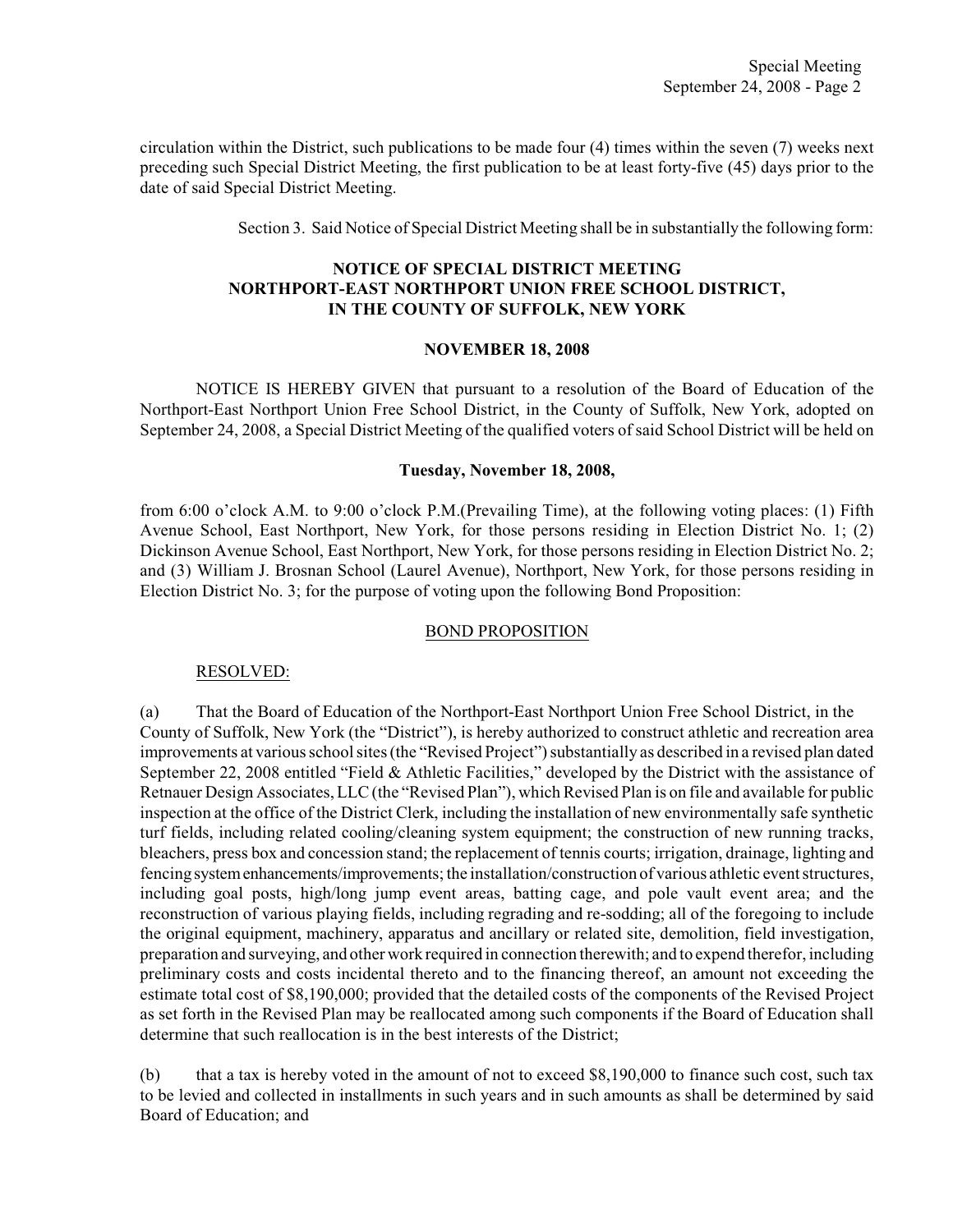(c) that in anticipation of said tax, bonds of the District are hereby authorized to be issued in the amount of not to exceed \$8,190,000 and a tax is hereby voted to pay the interest on said bonds as the same shall become due and payable.

Such Bond Proposition shall appear on the ballot label to be inserted in the voting machines used for voting at said Special District Meeting in substantially the following condensed form:

#### BOND PROPOSITION

YES NO

## RESOLVED:

(a) That the Board of Education of the Northport-East Northport Union Free School District, in the County of Suffolk, New York (the "District"), is hereby authorized to construct athletic and recreation area improvements at various District school sites, and to expend therefor an amount not to exceed \$8,190,000; (b) that a tax is hereby voted in the amount of not to exceed \$8,190,000 to finance such cost, such tax to be levied and collected in installments in such years and in such amounts the Board of Education shall determine; and © that in anticipation of said tax, bonds of the District are hereby authorized to be issued in the amount of not to exceed \$8,190,000 and a tax is hereby voted to pay the interest on said bonds as the same shall become due and payable.

The voting will be conducted by ballot on voting machines as provided in the Education Law and the polls will remain open from 6:00 o'clock A.M. to 9:00 o'clock P.M. (Prevailing Time) and as much longer as may be necessary to enable the voters then present to cast their ballots.

NOTICE IS FURTHER GIVEN that the Board of Registration shall meet on Thursday, November 13, 2008, from 3:00 o'clock P.M. to 8:00 o'clock P.M. (Prevailing Time) at the William J. Brosnan School (Laurel Avenue), for the purpose of preparing a register of the qualified voters of the school district for said Special District Meeting, at which time any person shall be entitled to have his name placed upon such register, provided that at such meeting of the Board of Registration he is known or proven to the satisfaction of such Board of Registration to be then or thereafter entitled to vote at said Special District Meeting. (In accordance with the provisions of §2014(2) of the Education Law, registration is also conducted between the hours of 8:00 o'clock A.M. and 4:00 o'clock P.M. (Prevailing Time) of each school day at the office of the district clerk; and at each district school between 9:00 o'clock A.M. and 3:00 o'clock P.M. (Prevailing Time) whenever school is in session).

The Register prepared for the June 24, 2008 Special District Meeting will be used as a basis for the Register or Registers to be used at said Special District Meeting to be held on November 18, 2008. Such Register will also include all persons who shall have (1) voted at any Annual or Special District Meeting or Election during the previous four calendar years, or (2) registered during the last Annual Meeting held on May 20, 2008, or (3) registered at any school house in the district since the last budget vote and election. Such register will also include those persons who registered and remain qualified to vote at general elections in this school district pursuant to the provisions of Article 5 of the Election Law, as amended.

No person will be entitled to vote at said Special District Meeting whose name does not appear on the register of the school district prepared for such Special District Meeting, or on the register for general elections prepared pursuant to Article 5 of the Election Law, as amended.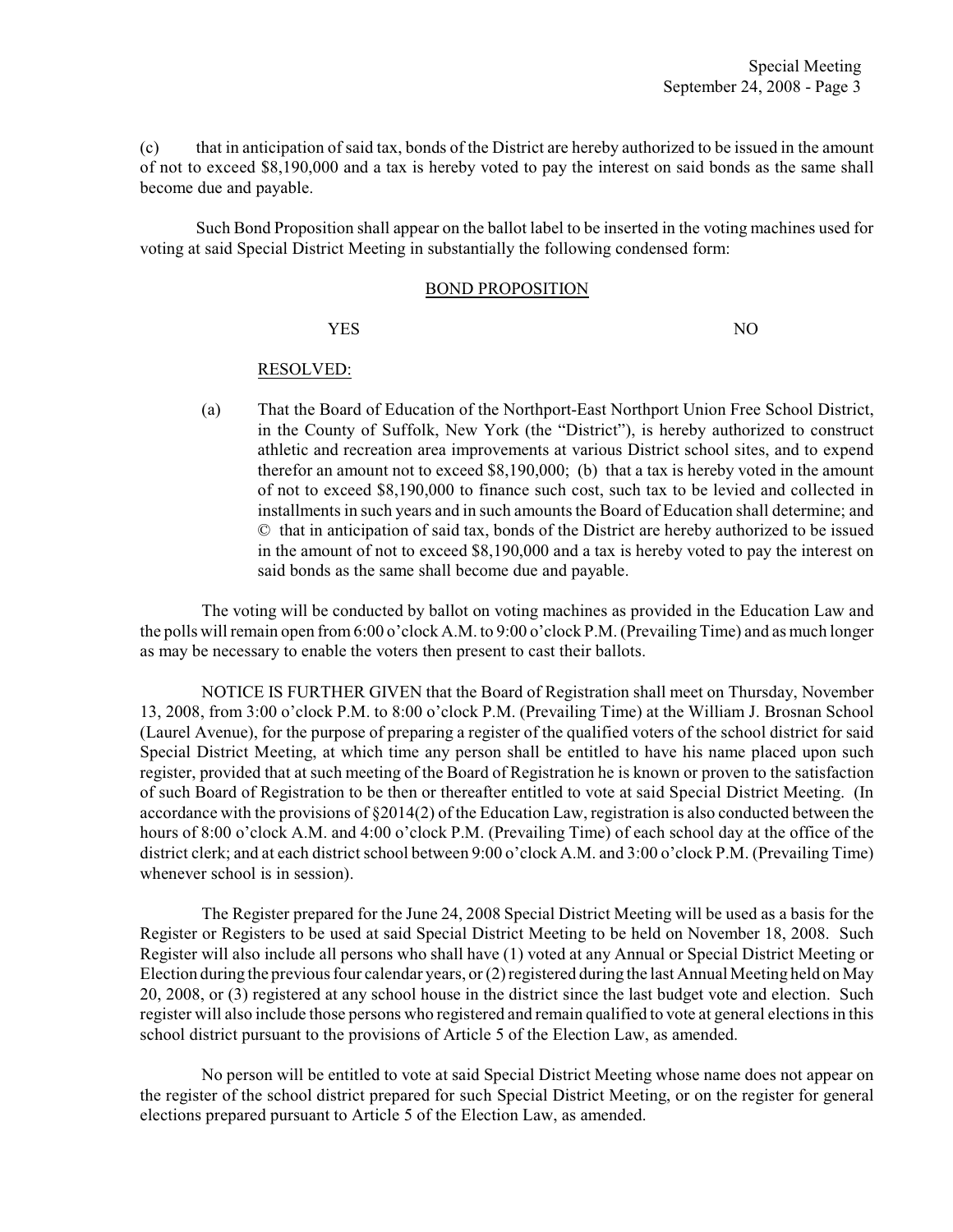Such Register will be filed in the office of the clerk of the district, and will be open for inspection by any qualified voter of the district between the hours of 9:00 o'clock A.M. and 4:00 o'clock P.M. (Prevailing Time) upon completion and during the five days prior to the date of the Special District Meeting except Sunday, and on Saturday, November 15, 2008 when it may be inspected between the hours of 11:00 o'clock A.M. and 12:00 o'clock Noon (Prevailing Time) by prior appointment.

NOTICE IS FURTHER GIVEN that applications for absentee ballots may be applied for at the office of the District Clerk. If the ballot is to be mailed to the voter, the completed application must be received by the District Clerk no later than November 11, 2008. If the ballot is to be delivered personally to the voter at the office of the District Clerk, the completed application must be received by the District Clerk no later than November 17, 2008.

A list of all persons to whom absentee ballots shall have been issued will be available in the office of the District Clerk during regular business hours on each of the five (5) days prior to the day of the election, except Saturdays and Sundays. Such list will also be posted in a conspicuous place at the polling places during the election.

The boundaries of the election districts are designated as being those areas as follows:

**ELECTION DISTRICT NO. 1 - On the south by the School District boundary; on the east by the** School District boundary; on the north by the center line of Pulaski Road; and on the west by the School District boundary.

**ELECTION DISTRICT NO. 2** - On the south by the center line of Pulaski Road; on the east by the School District boundary; on the north by the center line of Route 25A; and on the west by the School District boundary.

**ELECTION DISTRICT NO. 3** - On the south by the centerline of Route 25A; on the east by the School District boundary; on the north by the School District boundary; and on the west by the School District boundary.

#### BY THE ORDER OF THE BOARD OF EDUCATION

Dated: September 24, 2008

BETH NYSTROM District Clerk

Section 4. The vote upon the Bond Proposition to be submitted to the qualified voters shall be by ballot on voting machines, and the District Clerk is hereby authorized and directed to have the necessary ballot label printed for the said voting machines, in form corresponding as nearly as may be with the requirements of the Education Law.

Section 5. This resolution shall take effect immediately.

Vote on Trustee Gannon's motion was unanimously carried by those present.

Trustee Ingraham stated now that the Board has come together, he hoped that they will work together as one body to communicate to the community their support of passing this referendum.